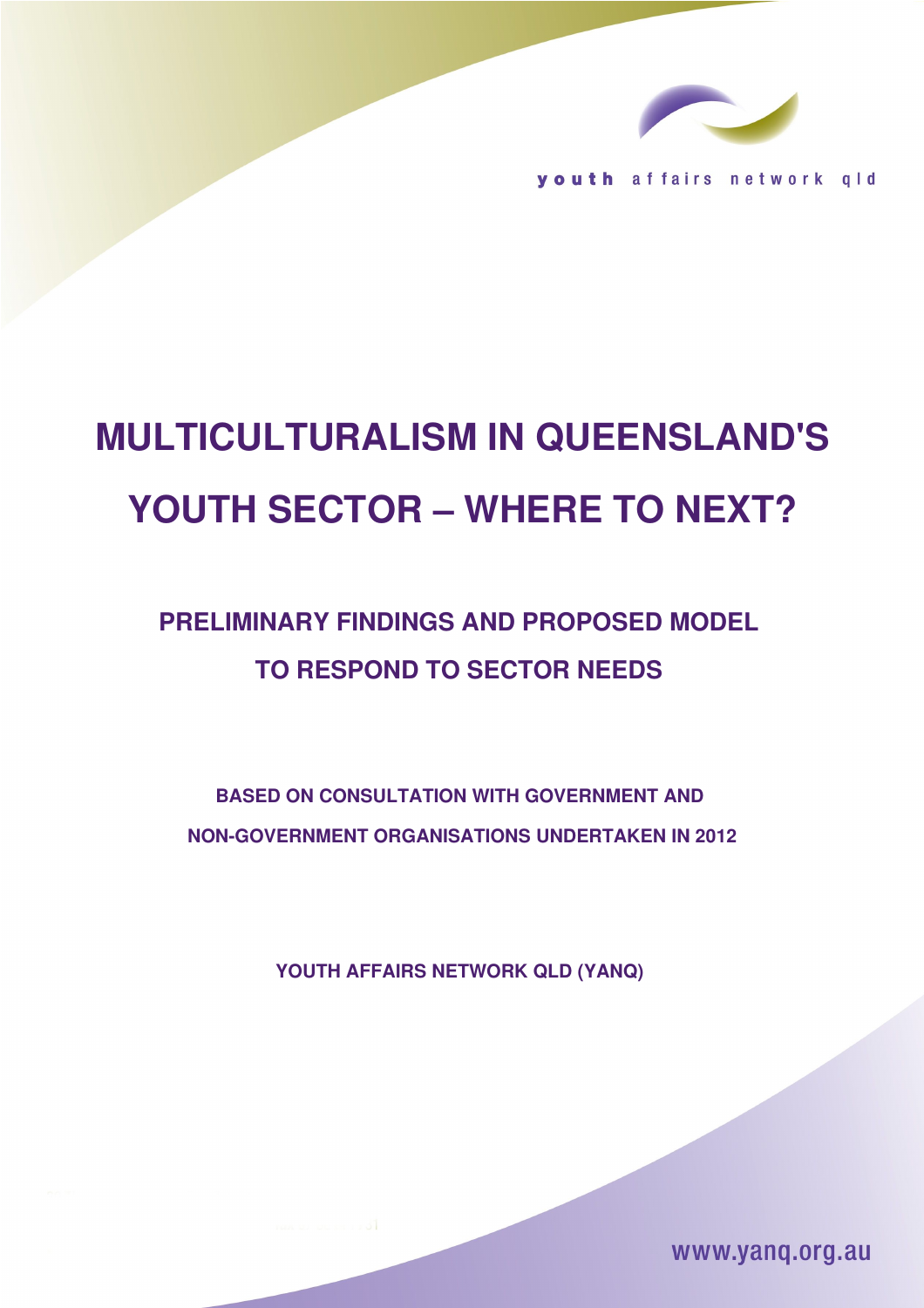## **Multiculturalism in Queensland's Youth Sector – Where to Next?: Preliminary Findings and Proposed Model to Respond to Sector Needs May 2012**

Hamza Vayani Youth Affairs Network of Queensland

This consultation process is being undertaken and coordinated by Hamza Vayani in a consultancy role on behalf of YANQ. Contact admin@yang.org.au for more details.

> Copyright © Youth Affairs Network Queensland Inc. 2012 Phone: +61 7 3844 7713 Fax: +61 7 3844 7713 Web: [www.yanq.org.au](http://www.yanq.org.au/)



This document is licensed under a [Creative Commons Attribution-NonCommercial-NoDerivs 2.5 License.](http://creativecommons.org/licenses/by-nc-nd/2.5/au/) It can be shared under the conditions specified by this license at [http://creativecommons.org/licenses/by-nc-nd/2.5/au/.](http://creativecommons.org/licenses/by-nc-nd/2.5/au/)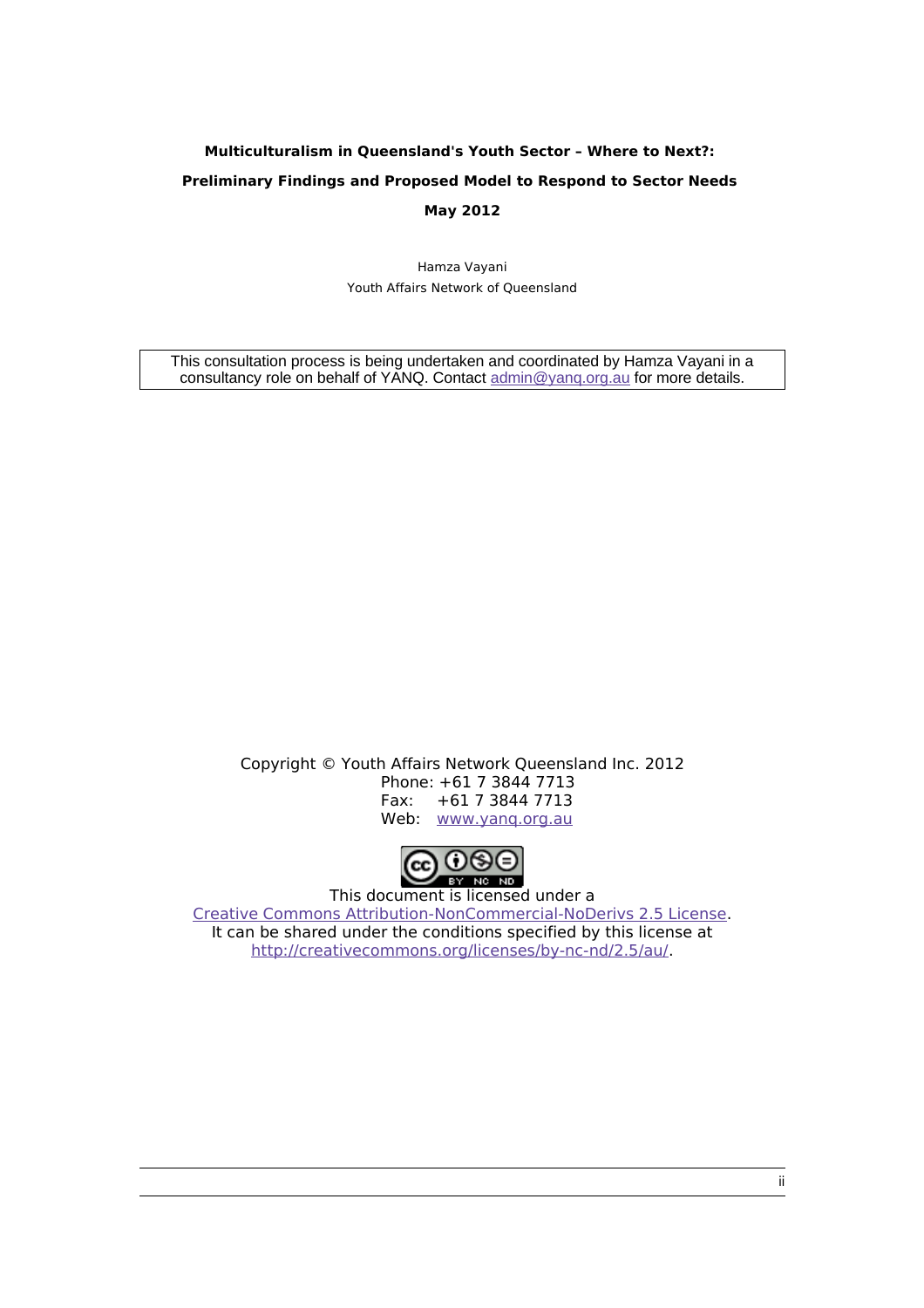#### **Context**

YANQ has been seeking the views of the Queensland youth sector, State Government Departments and national peak bodies in relation to updating and refreshing its approach to advocating advancement of multiculturalism. The consultation process has sought to capture and be informed by sector views, requirements for support and to develop an approach for coordinating advocacy with other key stakeholders at state and national levels.

## **Synopsis**

A synopsis of responses to each of the questions asked in the consultation is as follows:

#### **Is multiculturalism on the agenda in our organisations and what priority is it given? Should it be? And what do we mean by multiculturalism?**

At the state level, all organisations including sector peaks, service delivery bodies and government stated that multiculturalism was a priority. Many organizations stated it was implicitly part of their work due to the diverse groups accessing their services. There was unanimous agreement that multiculturalism should be on the agenda. Service delivery organisations expressed that with limited resources and information overload they wanted to be kept informed of practical opportunities and/or toolkits that could help improve their understanding and organisational capability to appropriately meet the needs of diverse groups effectively. It was clear that there are opportunities to revisit what cross cultural youth work training exists and the form in which it is delivered i.e. online, face to face etc; especially for those services and staff located in rural and remote communities.

#### **Action Item 1:**

**Consideration around the development of action orientated training supported with implementable accreditation standards with different levels that take into account organisational context/capacity could be developed to assist organisations in assessing, benchmarking and putting in place a culture of continuous improvement in ensuring multiculturalism and improving access in providing information, services or resources becomes embedded.** 

Definitions around multiculturalism varied. From a State Government perspective, it was noted that with the change in government, ascertaining the direction from new Ministers was a key priority. A whole of government approach and action plan noting different agency actions against multiculturalism has been developed. Multicultural Affairs Queensland advised a mechanism to discuss progress across government departments is in place and there are opportunities for targeted conversations/presentations that could assist government departments to progress their priority areas. Currently, there is no formal mechanism that is either ongoing or allows for input on specific agenda items that could contribute to progression or input from a community sector perspective at that strategic whole of government 'Interdepartmental Committee' level*.* 

#### *Action Item 2:*

*A mechanism to determine what is being achieved, where the gaps are and opportunities to share and build best practice in advancing multiculturalism in its broadest sense for both newly arrived and settled communities with community sector representation at 'whole of government meetings' considering multiculturalism issues could be an opportunity that could be explored and advocated for with YANQ working collaboratively with other state sector peaks engaged in the area of multiculturalism.* 

It was noted that multiculturalism and its remit really did depend on what services viewed their mandate was in terms of advocacy, service delivery or commissioning of funding.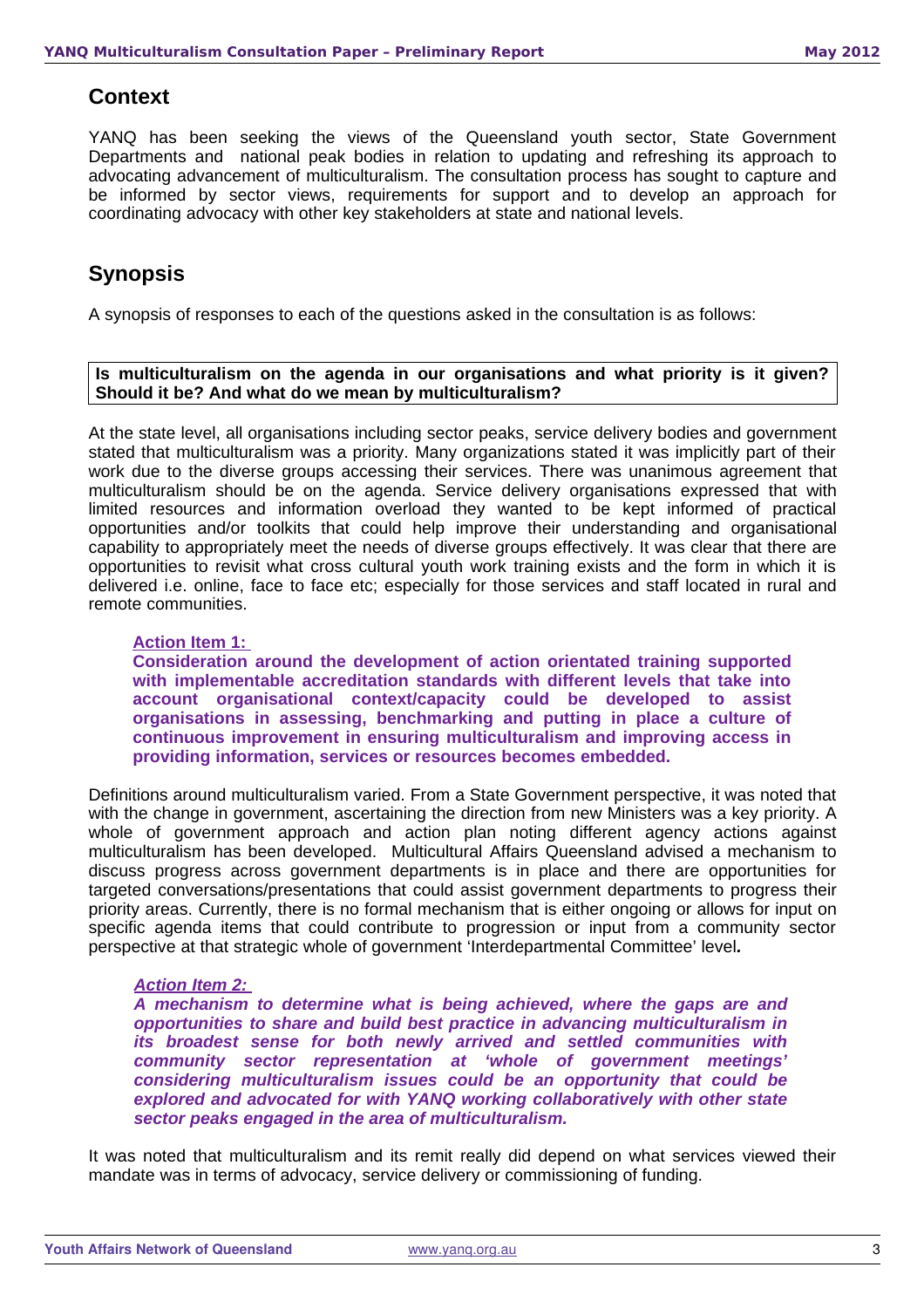#### *Action Item 3:*

*Developing a shared definition of what multiculturalism means together with a framework that accommodates both settlement service foci and broader settlement of diverse communities is critical. Across the Queensland sector, a consistent theme was that agencies wanted clarity in navigating where to get specialist youth based, settlement or more generic advice and advocacy support around multiculturalism.* 

**Are young people aware of the Queensland Anti Discrimination Act 1991 and the development of a new Multicultural Recognition Bill 2011and Queensland Multicultural Policy; and how this will impact on them and the service providers that serve them? And what role and how should young people and the youth sector be supported to engage in this debate?** 

It was clear that generally there was a lack of awareness around the Queensland Anti Discrimination Act 1991 and even less awareness of the Multicultural Recognition Bill 2011; a bill which appears will not now progress due to the change in State Government.

#### *Action Item 4:*

*An opportunity to develop an awareness campaign that frames the current Discrimination Act in the context of 'equality', 'human rights', and 'rights and responsibility'; and revisiting this with a new state government as well as the federal work of the Australian Human Rights Commission on developing a National Anti Racism Strategy are opportune for sector peaks.* 

*A considered approach in ramping up and improving both sector awareness and advocating for strengthening provisions in addressing gaps to tackle discrimination, inequality and strengthen social justice was something that sector would welcome in terms of education. It would also create the space and role to argue and build the alliances to create a role for organisations and young people to be engaged in the debate in a very practical way. Currently based on consultation discussions this approach appears to be conspicuously absent.*

**What policies and processes do we have in place in promoting and progressing multiculturalism specifically from the perspective of young people and youth sector organisations?**

**What processes and systems have we developed to create a shared understanding and ownership of what multiculturalism means that is inclusive of all of the communities that we serve?** 

Many organisations were able to refer to general policies and procedures. However, there did not appear to be any type of tool or reference that expressly articulated commitment to multiculturalism. In some instances, there were principles in place around service standards and what clients could expect. There was, however, very little expressed around processes and systems. At minimum, some consideration is required about putting in place structural supports in a way that is incremental and takes into account organisational capacity, remit and context.

*Based on consultation outcomes to date this practice seems to be patchy and could be addressed together with metrics indicating levels of success and progress achieved as part of Action Item 1. Arguably such an approach would be a practical and tangible mechanism to bring about the necessary awareness and incremental change to improve awareness, capacity and service outcomes for both newly arrived and settled multicultural communities.*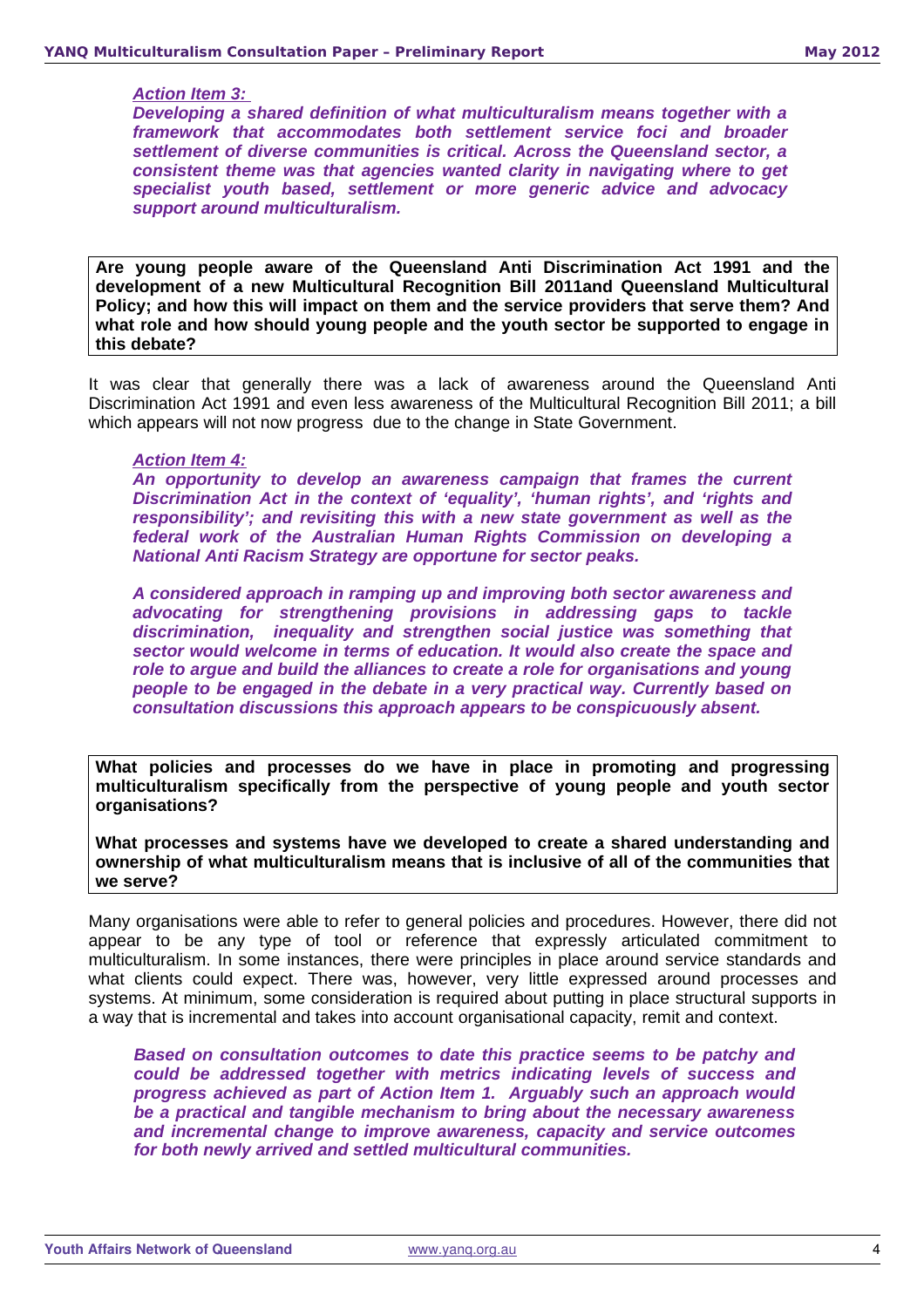**What do we see as the challenges and opportunities for multiculturalism going forward? For example due to increased migration and population growth and diversity in regional communities outside of South East Queensland?** 

**What practical action will we be taking to taking to address the challenges and opportunities that we articulate as a sector?**

**How can YANQ assist the Queensland Youth Sector in advocating what our position on multiculturalism should be noting the diversity of our geography and sector?**

**What can YANQ do to support organisations in practically developing a shared and sector owned vision about the practice, capacity, support and implementation of multiculturalism in relation to policy outcomes, sector capacity and equity of opportunity for Queensland young people to genuinely benefit from the notion of multiculturalism?** 

Organisations welcomed the increased diversity across the state, however concerns were consistently expressed in relation to the following challenges:

Funding: Capacity constraints to respond to and meet new demand on already stretched services.

Workforce: Skills, knowledge, access to training, time to attend and implement; attraction, retention and rates of attrition due to heavy workloads and inadequate resourcing to meet demand in an effective way.

At a State Government level, based on discussions with the Office for Youth, there was recognition more needed to be done in relation to sector support in terms of upskilling and retaining a high quality workforce.

#### *Action Item 5:*

*There is an opportunity for YANQ to engage in representing sector training needs and ensuring they are reflected in the Youth Sector Development Plan; and developing, inputting and upgrading training for youth sector professional development with a specific input on rights, responsibility, equality, human rights and multiculturalism potentially as part of consortium responding to sector needs, developing content and rolling out delivery of training both face to face or online.* 

The other area that emerged from discussion was exchange of data. It was noted that in government funding, a large amount of statistical monitoring was undertaken and that there might exist opportunities to share aggregate data on the profile of service users; and the need also to capture outcomes achieved beyond just numbers of users.

#### *Action Item 6:*

*YANQ could work on developing indicators that inform data collection and track impact on improving service outcomes for multicultural communities across the state thus maintaining accountability and having an evidence base that at minimum can quantify demand; and over a period of time view trends in improved outcomes and practice to service multicultural requirements in the youth sector.* 

**Are young people and the youth sector adequately resourced to engage in this discussion? And what further sustainable resource and infrastructure should be in place to support this requirement if it is found to be necessary?** 

There was consensus that resources are tight and that there are examples of good practice. There was acknowledgment more should be done. Based on consultation input, the action items in this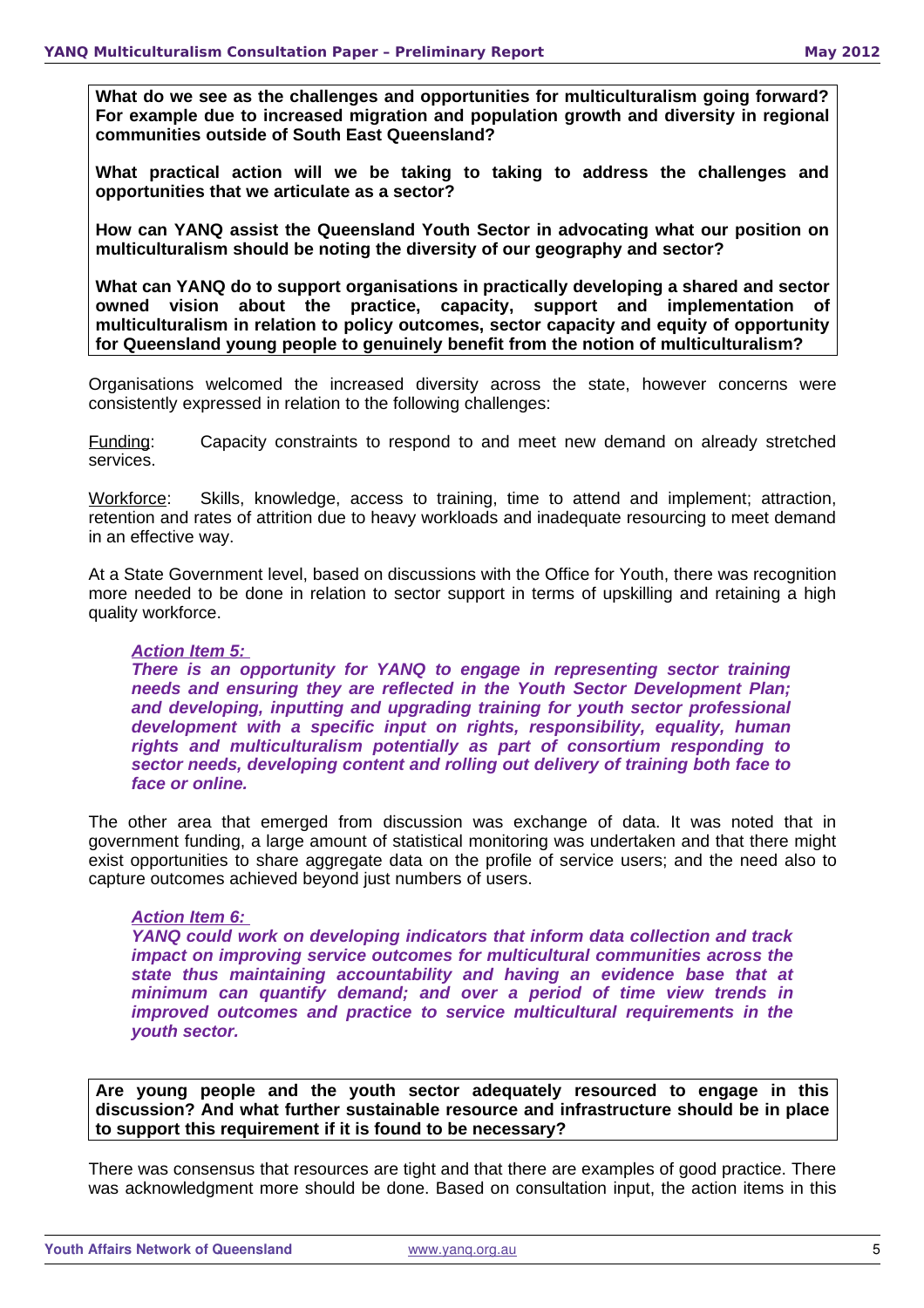paper are an attempt to provide a basis for planning YANQ's response. The action items are also designed to focus YANQ in securing the capacity needed to meet sector feedback on how multiculturalism can be progressed in the Queensland Youth Sector in collaboration with specialist peak bodies that have a multicultural and/or youth focus at state level or nationally.

*Action Item 7: An opportunity to showcase and share learning of such practice was something that the sector wanted YANQ to champion.*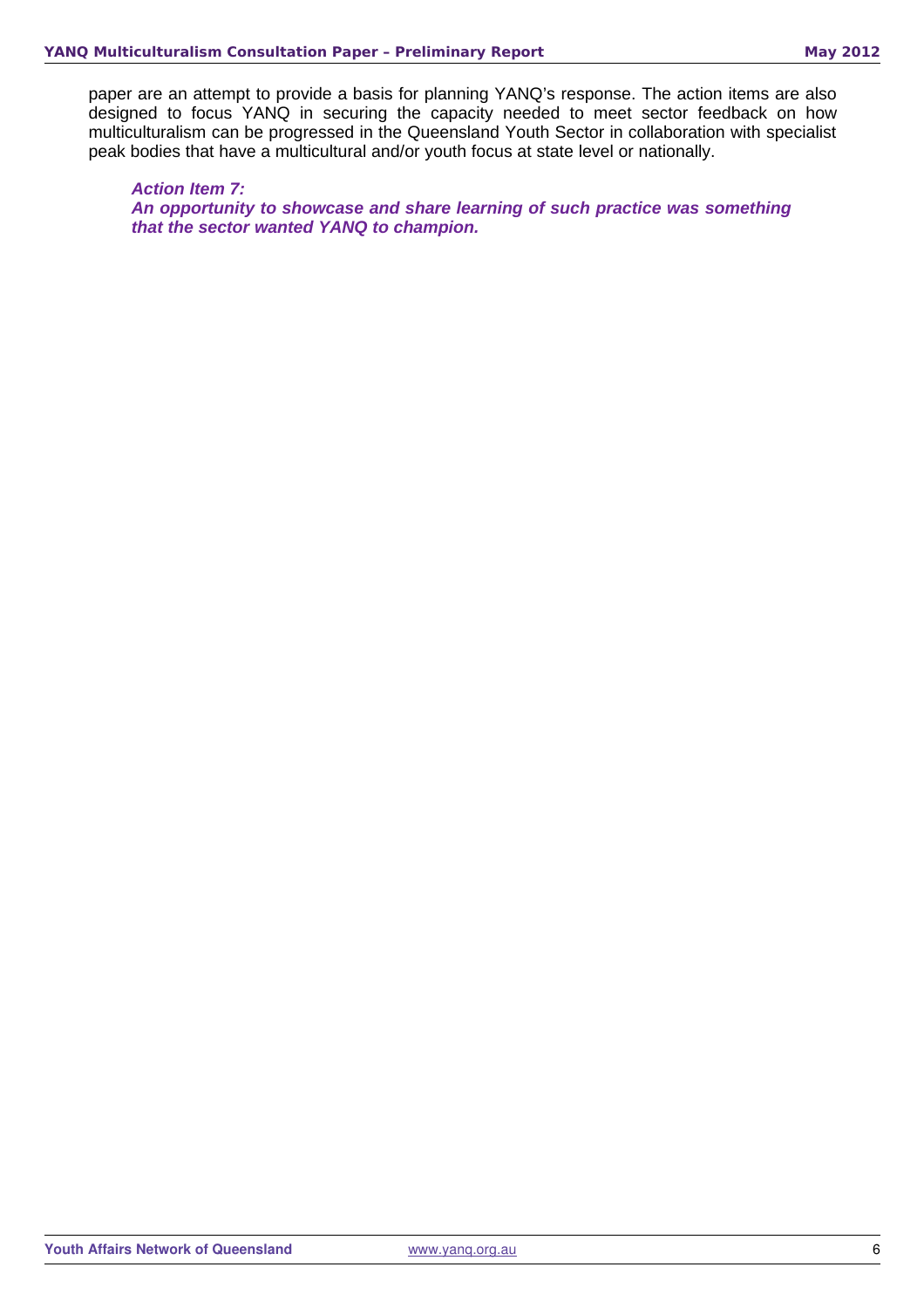## **Key Themes – Sector Support Requirements**

*Action Item 1:* Consideration around the development of action orientated training supported with implementable accreditation standards with different levels that take into account organisational context/capacity could be developed to assist organizations in assessing, benchmarking and putting in place a culture of continuous improvement in ensuring multiculturalism and improving access in providing information, services or resources becomes embedded.

**Action Item 2:** A mechanism to determine what is being achieved, where the gaps are and opportunities to share and build best practice in advancing multiculturalism in its broadest sense for both newly arrived and settled communities with community sector representation at 'whole of government meetings' considering multiculturalism issues could be an opportunity that could be explored and advocated for with YANQ working collaboratively with other state sector peaks engaged in the area of multiculturalism.

*Action Item 3:* Developing a shared definition of what multiculturalism means together with a framework that takes accommodates both settlement service foci and broader settlement of diverse communities is critical. Across the Queensland sector a consistent theme was that agencies wanted clarity in navigating where to get specialist youth based, settlement or more generic advice and advocacy support around multiculturalism.

Action Item 4: An opportunity to develop an awareness campaign that frames the current Discrimination Act in the context of 'equality', 'human rights', and 'rights and responsibility'; and revisiting this with a new state government as well as the federal work of the Australian Human Rights Commission on developing a National Anti Racism Strategy are opportune for sector peaks. A considered approach in ramping up and improving both sector awareness and advocating for strengthening provisions in addressing gaps to tackle discrimination, inequality and strengthen social justice was something that sector would welcome in terms of education. It would also create the space and role to argue and build the alliances to create a role for organisations and young people to be engaged in the debate in a very practical way. Currently based on consultation discussions this approach appears to be conspicuously absent.

*Action Item 5:* There is an opportunity for YANQ to engage in representing sector training needs and ensuring they are reflected in the Youth Sector Development Plan; and developing, inputting and upgrading training for youth sector professional development with a specific input on rights, responsibility, equality, human rights and multiculturalism potentially as part of consortium responding to sector needs, developing content and rolling out delivery of training both face to face or online.

**Action Item 6:** YANO could work on developing indicators that inform data collection and track impact on improving service outcomes for multicultural communities across the state thus maintaining accountability and having an evidence base that at minimum can quantify demand; and over a period of time view trends in improved outcomes and practice to service multicultural requirements in the youth sector.

**Action Item 7:** An opportunity to showcase and share learning of such practice was something that the sector wanted YANQ to champion.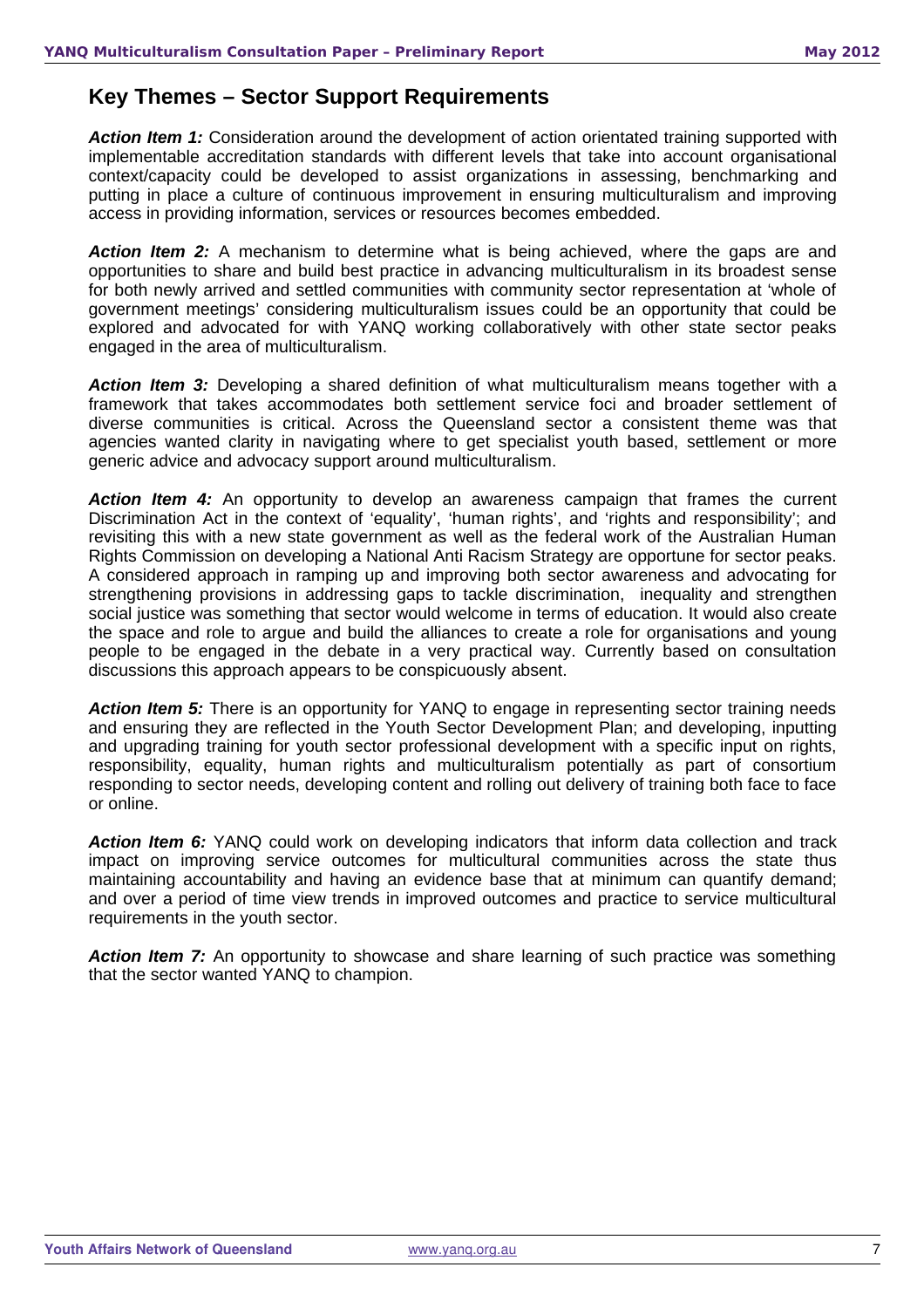## **Outcomes Framework for Addressing Multiculturalism Policy Development to Support Queensland Youth Sector**

| <b>Outcome Activities</b>                                                                                                                                     | <b>Partners</b>                                                    | <b>Type of Impact</b>                                                                                                                                                            |
|---------------------------------------------------------------------------------------------------------------------------------------------------------------|--------------------------------------------------------------------|----------------------------------------------------------------------------------------------------------------------------------------------------------------------------------|
| <b>Action Orientated</b><br>Training &<br>Accreditation/Validation<br>(Linked to Action Items<br>1, 5 & 6                                                     | State/National<br>Peaks Working in<br>Multicultural/Youth<br>Space | <b>Systemic Structural Improvement &amp;</b><br><b>Developing Identity Discourse As</b><br><b>Multiculturalism Includes First</b><br><b>Australians &amp; All Other Arrivals</b> |
| Accountability &<br><b>Showcasing Sector</b><br>Practice to Influence<br>Whole of Government &<br>(Private Sector) Thinking<br><b>Linked to Action Items</b>  | <b>State Peaks</b><br>Working in<br><b>Multicultural Space</b>     | <b>Systemic Structural Improvement</b>                                                                                                                                           |
| (2 & 7)                                                                                                                                                       |                                                                    |                                                                                                                                                                                  |
| Shared Definition on<br><b>Multiculturalism &amp; Clear</b><br>Reference &<br>Coordination re:<br>Advocacy in terms of<br><b>Peak Specialist</b><br>Knowledge | <b>State Peaks</b><br>Working in<br><b>Multicultural Space</b>     | <b>Systemic Structural Improvement &amp;</b><br><b>Developing Identity Discourse As</b><br><b>Multiculturalism Includes First</b><br><b>Australians &amp; All Other Arrivals</b> |
| <b>Linked to Action Item(3)</b>                                                                                                                               |                                                                    |                                                                                                                                                                                  |
| Awareness Campaign on<br><b>Tackling Discrimination</b><br>& Promoting<br><b>Multiculturalism</b>                                                             | State/National<br>Peaks Working in<br>Multicultural/Youth<br>Space | <b>Developing Identity Discourse As</b><br><b>Multiculturalism Includes First</b><br><b>Australians &amp; All Other Arrivals</b>                                                 |
| <b>Linked to Action Item(4)</b>                                                                                                                               |                                                                    |                                                                                                                                                                                  |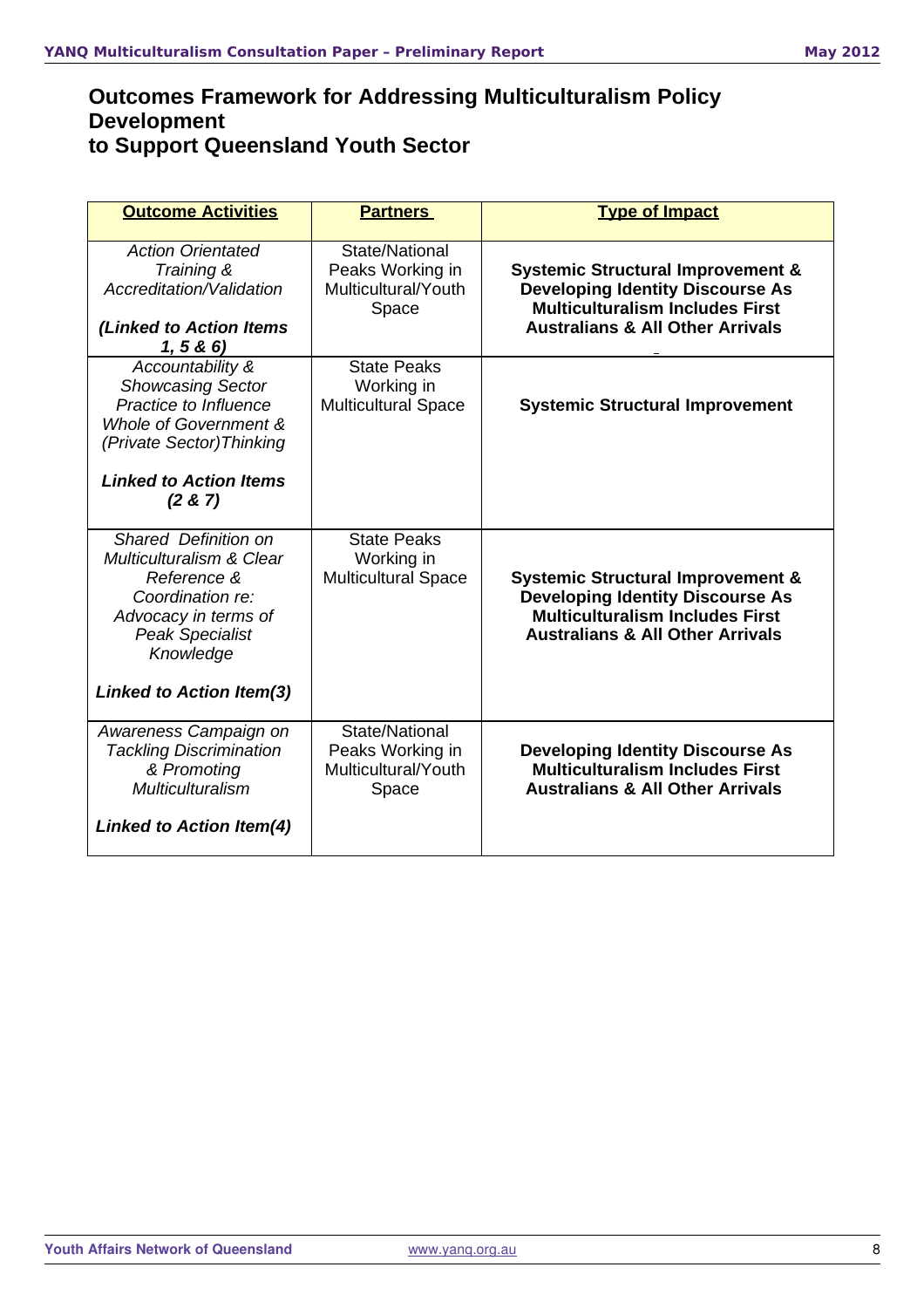## **Making Multiculturalism About Benefiting & Working for Everyone in Australia**

The framework should be seeking to achieve outcomes both for newly arrived settlement service migrants and economic migrants; as well as those that have always lived in Australia and/or subsequently settled to make this land one that we all share in harmony and where opportunity is there for the taking of all who aspire for it. Below is a visual representation of how the outcomes framework seeks to contribute to that vision in view of the feedback received from this consultation process.

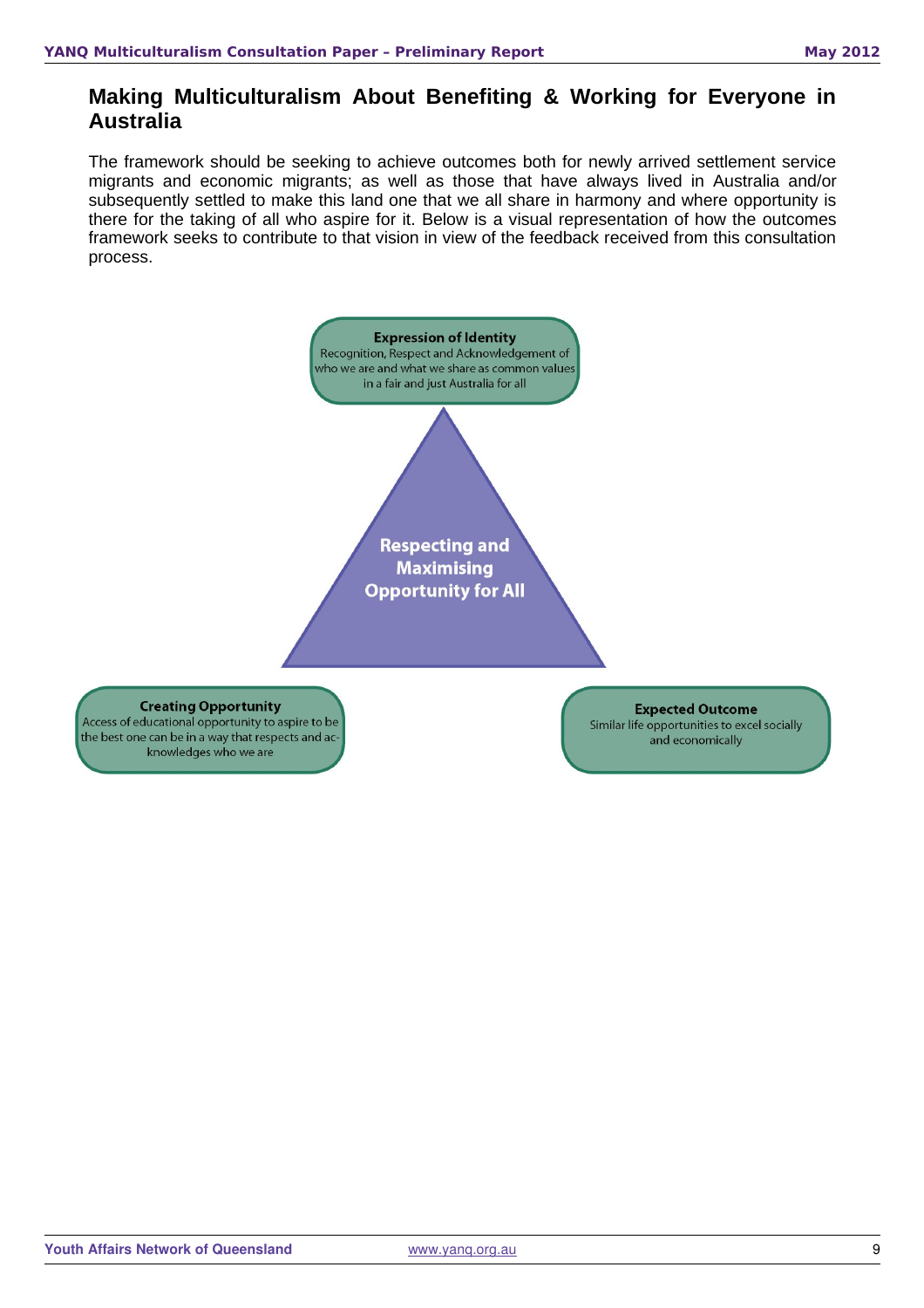## **Defining the Philosophy Behind the Model to Trigger How We Maximize the Benefits that Multiculturalism can Afford Young People In Queensland**

#### **Expression of Identity**

This is about creating the space for debate and discussion about diverse cultures and plurality in the context of living in a shared Australia for all young Queenslanders.

#### **Creating Opportunity**

This is about putting in place the structural provisions in place that support, enable and value young people to work hard, contribute and maximise their potential by removing barriers and inhibitors that enable this to happen. At the same time creating opportunity is about putting in place basic minimum supports for those that young people who are vulnerable and disadvantaged to have the means to help themselves. It is about enabling the power of self determination such that young people can support themselves and contribute towards society as a whole.

#### **Expected Outcome**

In creating the space to express identity and create opportunity, the expected outcome should be a place in which Queensland is the destination of choice for everybody including our young people to live, work and invest their future. This is because what we will have is a place where multiculturalism will be conduit that facilitates people to express and respect difference in a way that enables constructive working relationships, have aspiration and still share this state by benefiting from the dividends that diversity can bring through knowledge, trade, investment, enterprise and respecting one another.

#### **Proposed Structures/Mechanisms for Progressing Action Items In This Paper**